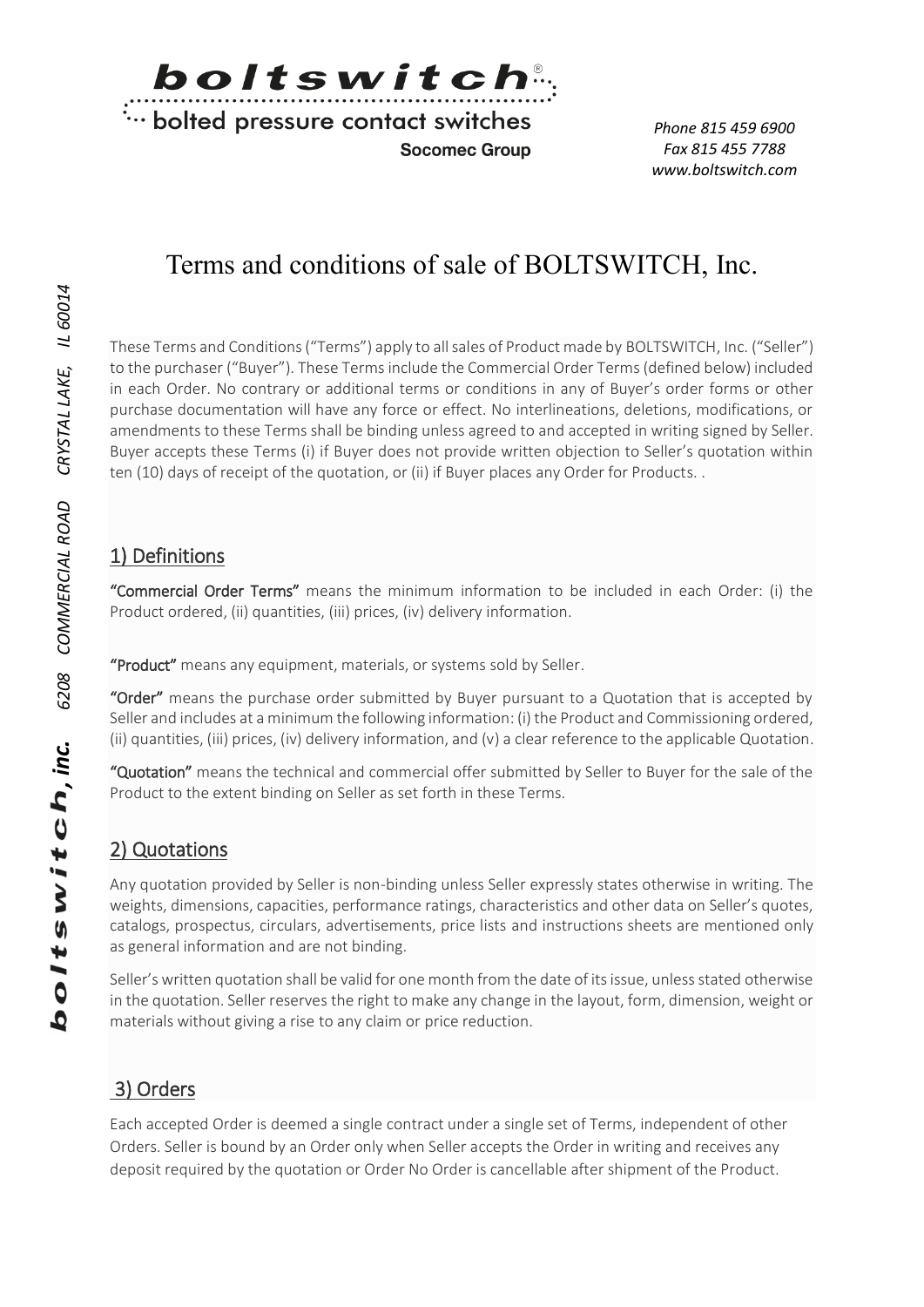#### 4) Prices and payment

Prices are subject to revision without notice in accordance with conditions existing on the invoicing date. Seller reserves the right to make any corrections to prices quoted due to clerical errors or omission. All prices are stated in United States dollars and Buyer will make all payments in United States dollars drawn on a bank located in the United States or international wire transfers.

All Products are invoiced upon shipment in accordance with the Order. All invoices are due within thirty (30) days of invoice date. All quoted prices are exclusive of tax, export or import charges, transportation or insurance charges, and customs and duty fees, all of which are Buyer's responsibility to pay.

If Buyer fails to pay any amount under an Order when due, the total remaining amount under the Order becomes immediately due and payable without any action by Seller and Seller has the right to suspend all other Orders without prejudice to any other rights or action. Buyer is liable to Seller for all costs of collection of past due amounts and enforcement of Seller's rights, including attorney fees, court costs, witness fees, travel and lodging, etc.

Buyer grants Seller a purchase money security interest in each Product delivered to Buyer until payment is made in full to Seller for such Product. Upon request, Buyer will cooperate with Seller in perfecting such security interest. Buyer grants the Seller the right to enter Buyer's premises and retake all or any Product for which payment is in default, without notice or demand, unless Seller has accepted in writing satisfactory payment terms for the amount in default. Buyer agrees to make all such Product available, shipping ready, for Seller, within five (5) days of receiving notice from Seller of its intention to retake the Product.

Seller has the continuing right to review Buyer's credit and change the payment terms, and at any time may require advance payment, satisfactory security such as a confirmed irrevocable letter of credit, or other guarantee of prompt payment prior to shipment of Product. Interest will accrue at the rate of two percent (2%) per month (or the highest legal limit) on any overdue payments beginning on the date on which the payment was due.

Seller is entitled to apply Buyer's payments first to pay any amounts owed, including interest, late charges, costs of collection, etc. Buyer has no right to offset or suspend any of its payment obligations to Seller. Buyer has no right to cancel any Order if Buyer is in default of payment of any amount to Seller. If Buyer does not fulfill its payment obligations to Seller completely or within the applicable payment period, Seller will be entitled to suspend its obligations to Buyer completely and/or not to perform them.

### 5) Delivery and storage

All sales are made "F.O.B. Factory" (Incoterms 2022).

Risk of loss passes to Buyer upon applicable Incoterm. Title to Product passes to Buyer only upon Seller's receipt of payment in full for the Order, including all interest, late fees, and penalties.

Delivery is made freight collect and Buyer is responsible for all Seller's costs for packing, shipping, insurance, customs and special packaging. Seller has the right to make partial deliveries.

Any Order by installments or repeat Order is subject to the agreed on quotation. Each installment Order is subject to partial invoicing.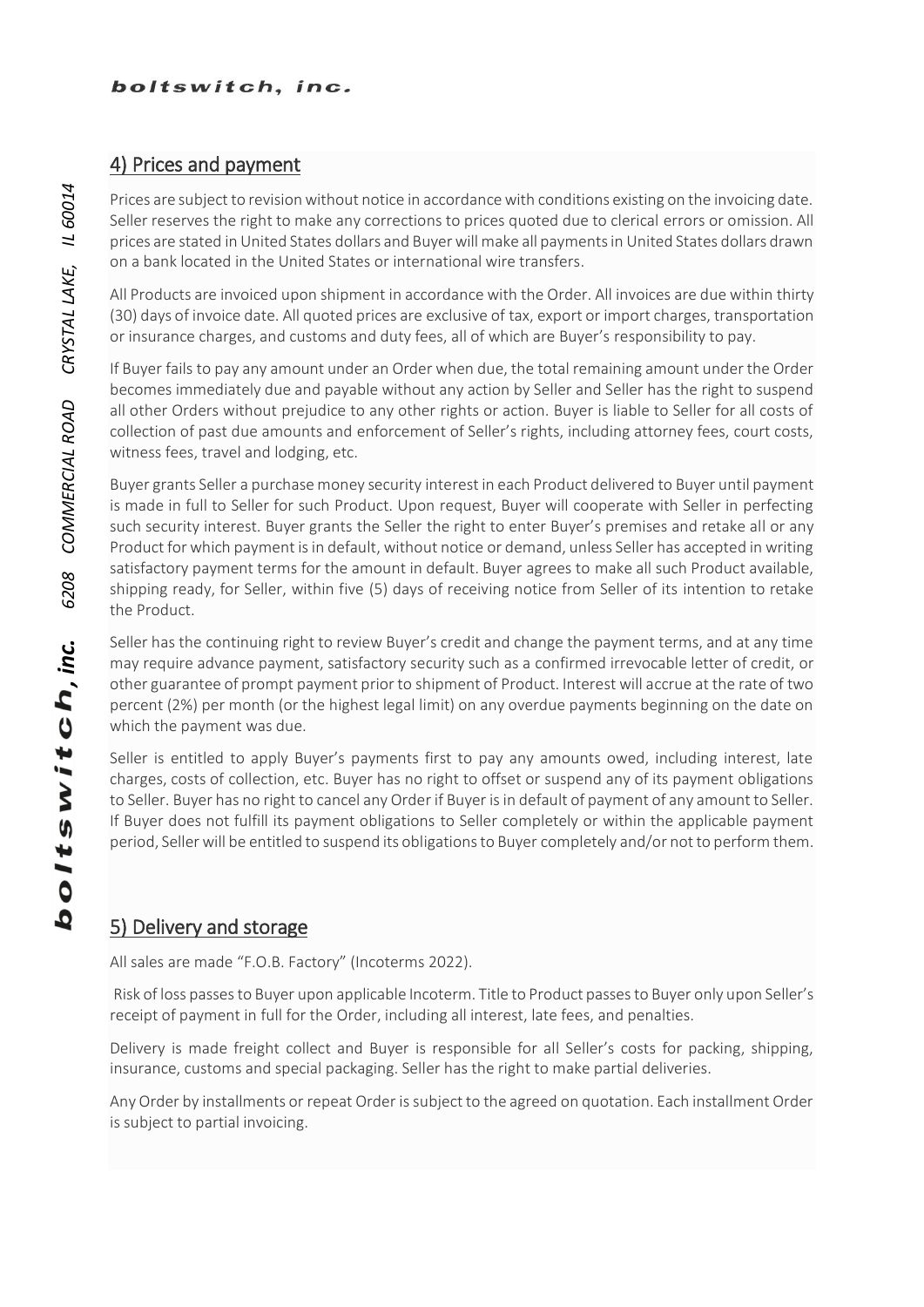#### 6) Time for delivery

Shipping times are established when Seller accepts the Order. Any specific shipping date designated in writing signed by the Seller will be interpreted as estimated and in no event will dates be construed as falling within the meaning of "time is of the essence". Seller is not responsible for any delays in filling Orders or for any loss or damages resulting from such delays. Late or delayed delivery is not a basis for Buyer to cancel an Order.

### 7) Acceptance and return of product

Buyer's acceptance of Product is deemed to occur upon Delivery. Buyer is responsible for giving prompt written notice of identified damage or nonconformance of Product. Buyer must inspect the condition of the packaging and the Product upon receipt and indicate any evident damage to the carrier on the delivery note, have the carrier's agent sign the document and, within two (2) days of receipt of the damaged or non-conforming Product, send all documents by e-mail or fax to Seller's facility from which Product was shipped, together with the carrier's references. Buyer must make claims for concealed Product damage directly to the carrier and must also provide Seller with written notice and a copy of any such claim within three (3) days of Buyer's receipt of the affected Product. Buyer must notify Seller within two (2) days of receipt of incorrect Product. If Buyer retains the Product without giving notice within the designated notice period, Buyer is deemed to have waived its right to reject the Product. Regardless of notification set forth in this section, for notice to be effective, all notices to Seller must be sent to Seller by registered letter with return receipt and received by Seller within five (5) days of Buyer's receipt of Product.

Buyer has no right to cancel any accepted Order or return any conforming Product without Seller's written consent, which may be withheld in Seller's sole discretion. Any return shall be under the exclusive liability and at the full expense of the Buyer. Product that has been damaged due to acts of Buyer is not eligible for refund or exchange. All Product must be returned in original or equivalent packaging. Product received by Seller but not eligible for return will be sent back to Buyer freight collect. For approved returns Seller will provide a credit equal to the lesser of the Product's invoice price or its current replacement value, less shipping, handling, and restocking fees.

### 8) Intellectual and industrial property – Confidentiality

Seller reserves all rights in the Products not specifically granted to Buyer under these Terms.

Buyer agrees that all intellectual, proprietary, and industrial property rights to, ownership of, and interest in all Product and all associated and related patents, know-how, software, trademarks, trade names, logos, distinctive marks, designs, drawings, plans, technology, engineering details, and other materials created and/or made available by Seller and its parent, subsidiaries, affiliates, and related companies, , including any and all applications for or registrations of any of the foregoing (collectively, "Seller Property"), are vested exclusively in Seller.

Buyer shall not reproduce, adapt, transfer, grant, assign, license, or use the Seller Property or otherwise act as maker of and/or party entitled to such rights, except in accordance with these Terms. Buyer will take reasonable precautions to prevent unauthorized access and use of the Seller Property by third parties. To the extent permitted by relevant law, Buyer will not and will not allow any third party to copy,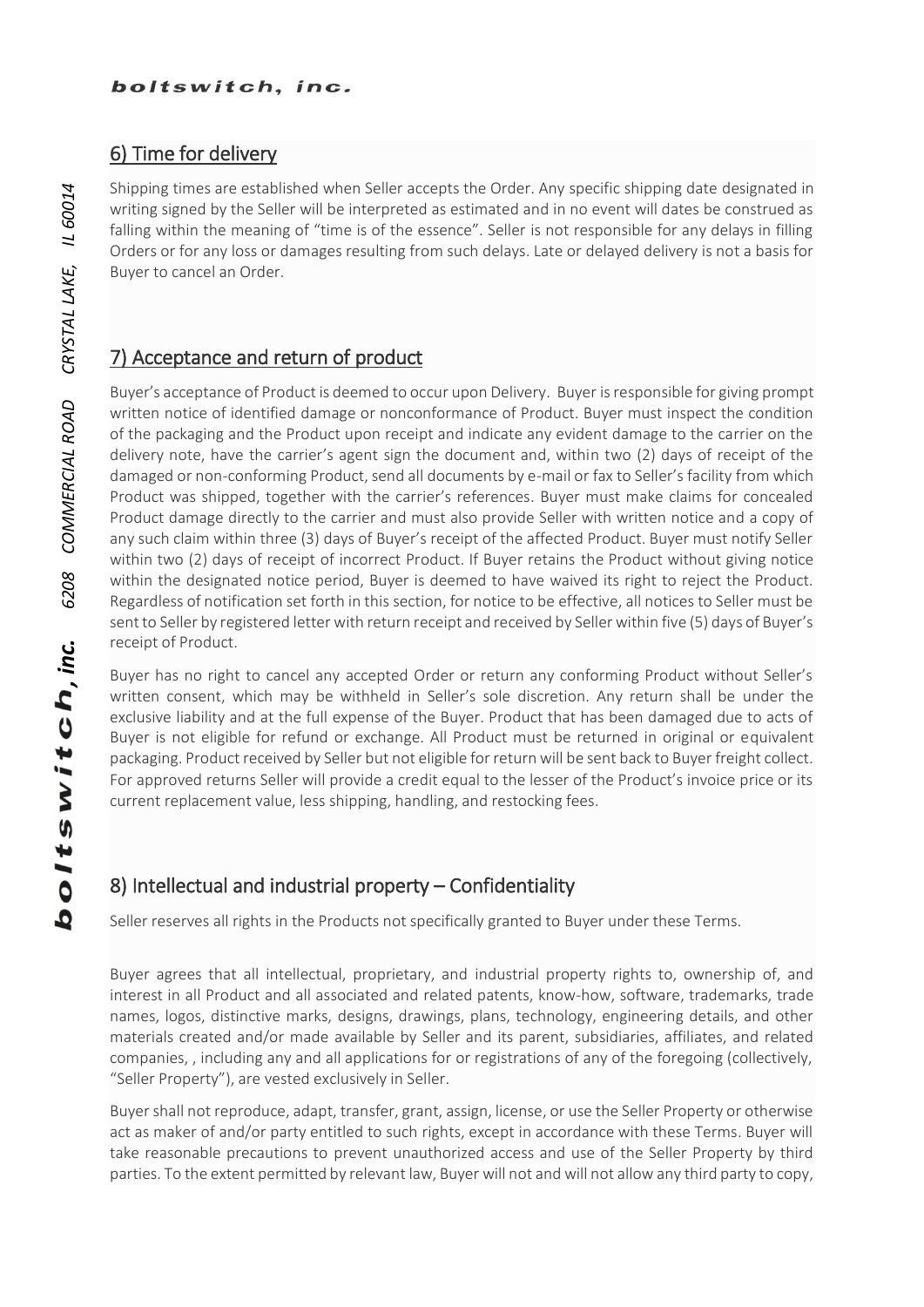decompile, disassemble or otherwise reverse engineer any Product, or attempt to do so. Buyer is prohibited from, and will prevent any third party from, removing, covering, or altering any of Seller's patent, copyright or trademark notices placed on, embedded in, or displayed by the Product or their packaging and related materials.

#### 9) Limited warranty

Unless the limited warranty included with a Product provides different warranty rights or disclaims all warranties, Seller warrants exclusively to Buyer that the Product is designed and manufactured be free from defects in material and workmanship for a period of twelve (12) months from the date of Shipment.

Provided Seller receives a valid warranty claim within five (5) days of Buyer discovering the alleged defect and the Product is within the warranty period, as determined by Seller in its sole discretion, Seller's liability and Buyer's exclusive remedy, to the extent permitted by law, under any theory of liability, is limited, at Seller's option, to replacing, repairing, correcting, or issuing credit for such defective Product. At Seller's request and as a condition to Seller's obligations under the warranty, Buyer will provide all evidence of the alleged defect. The repair, replacement, or correction of all or part of the Product during the warranty period will not extend the warranty period from the original date of shipment. If Seller provides Buyer with any replacement Product, the defective items returned to Seller will become Seller's property.

Seller has no obligation to provide the limited warranty unless Buyer has fully paid all amounts due to Seller through the date on which Buyer makes a warranty claim.

The foregoing limited warranty only applies if and to the extent that (a) the Product is properly and correctly installed, configured, interfaced, maintained, stored, and operated in accordance with Seller's applicable documentation and specifications, and (b) the Product is not modified or misused.

For use of Products with "critical applications," Buyer shall contact Seller beforehand to confirm the ability of the Product to meet the Buyer's stated level of safety, performance, and reliability. "Critical applications" notably include life support systems, medical applications, commercial transportation, nuclear facilities, or any other applications or systems where failure of the electrical supply is likely to cause substantial harm to persons or property. Use of any Product for any critical application is at Buyer's sole risk and liability. The limited warranty excludes:

- (1) Use of the Product for any Critical Application;
- (2) Scratches, marks or other visible surface wear on the Product, unless Seller is notified as soon as the Product is received by the end-user and within the warranty period;
- (3) Normal wear and tear from everyday use;
- (4) Misuse or abuse by the end-user;
- (5) Physical damage to the Product as a result of tampering, mishandling, neglect, unreasonable use and/or negligence, accidental damage, or exposure to environmental conditions for which the Product is not intended;
- (6) Modification or repair without the approval of Seller;
- (7) Defect due to any material supplied by Buyer or due to a design imposed by it;
- (8) Equipment with which the product is integrated.

### 10) Warranty disclaimer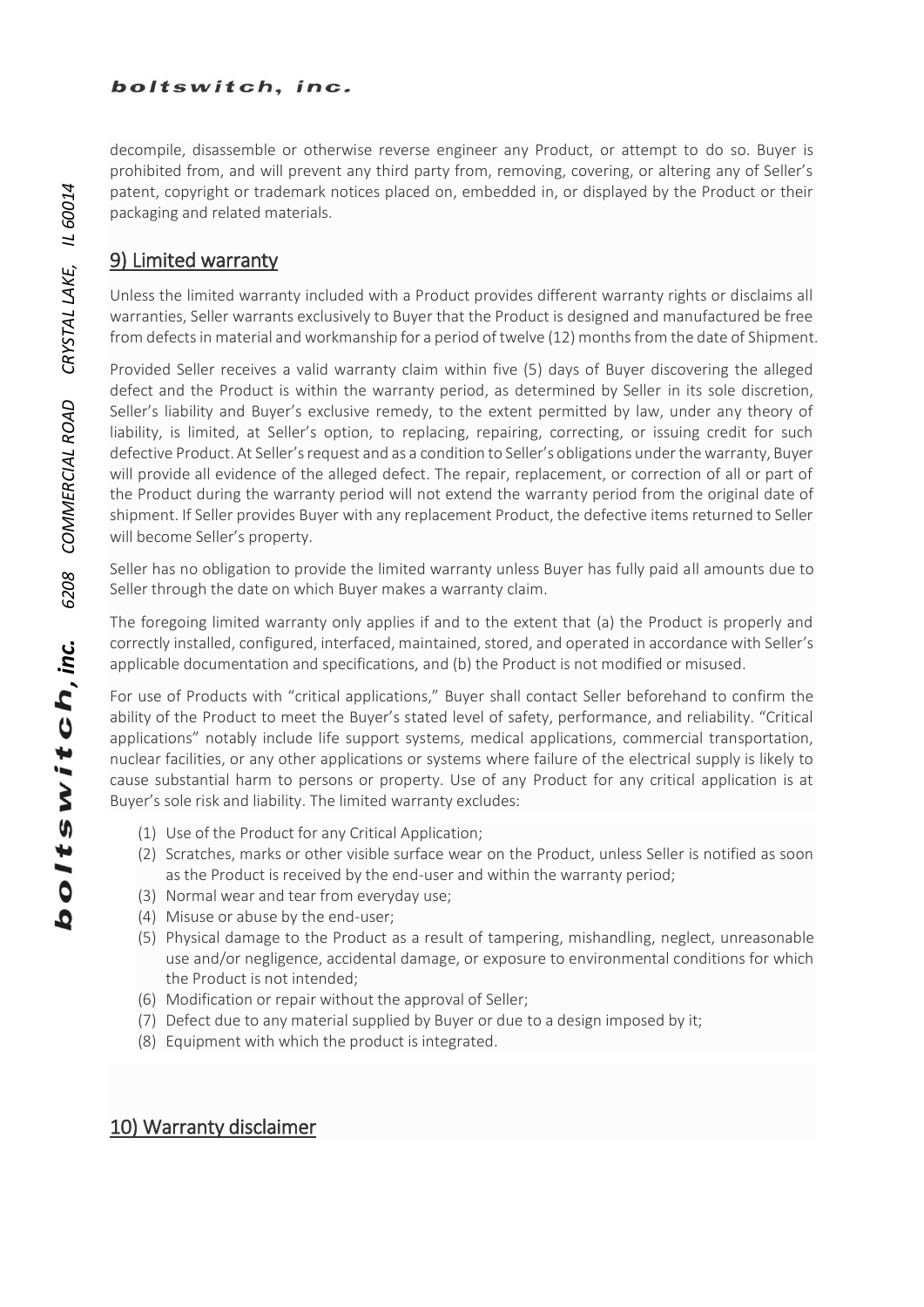THE FOREGOING LIMITED WARRANTY TERMS ARE IN LIEU OF ALL OBLIGATIONS OR LIABILITIES OF SELLER ARISING OUT OF, OR IN CONNECTION WITH, SELLER'S PRODUCT AND STATES SELLER'S ENTIRE LIABILITY AND BUYER'S EXCLUSIVE REMEDIES RELATING TO PRODUCT AND SOFTWARE.

EXCEPT AS OTHERWISE EXPRESSLY PROVIDED IN THESE TERMS, PRODUCT ANY ACCOMPANYING DOCUMENTATION ARE PROVIDED "AS-IS" AND WITHOUT EXPRESS OR IMPLIED WARRANTY OR CONDITION OF ANY KIND, BY SELLER, OR ANY OTHER PARTY, INCLUDING, BUT NOT LIMITED TO, THE IMPLIED WARRANTIES OR CONDITIONS OF MERCHANTABILITY AND FITNESS FOR A PARTICULAR PURPOSE, SATISFACTORY QUALITY, TITLE, AND NONINFRINGEMENT, OR AS MIGHT ARISE BY IMPLICATION, OPERATION OF LAW, CUSTOM OF TRADE OR COURSE OF DEALING.

SOME JURISDICTIONS DO NOT ALLOW LIMITATIONS ON THE DURATION OR THE EXCLUSION OF AN IMPLIED WARRANTY, SO THE ABOVE LIMITATION MAY NOT APPLY OR FULLY APPLY. IF BUYER IS A RESELLER OF PRODUCT, BUYER WILL NOT MAKE OR PASS ON TO ITS OWN CUSTOMERS ANY WARRANTY, CONDITION, OR REPRESENTATION ON BEHALF OF SELLER OTHER THAN, OR INCONSISTENT WITH, THE APPLICABLE LIMITED WARRANTY IN THE PRODUCT PROVIDED TO BUYER UNDER THESE TERMS. IMPLIED WARRANTIES IN JURISDICTIONS WHERE THEY ARE PROHIBITED BY LAW FROM BEING DISCLAIMED WILL BE IN EFFECT ONLY FOR THE DURATION OF THE EXPRESS WARRANTY SET FORTH HEREIN.

### 11) Limitation of liability

The entire liability of Seller and for any and all claims arising out of or related to these terms or Product, is strictly limited to the obligations stated in these terms and, in any event, is limited to direct and foreseeable physical and material damage in an amount not to exceed the amount actually paid by buyer to Seller for the Product causing such damage.

Seller will not be liable under any circumstances for any non-physical, punitive, liquidated, incidental, consequential, or special damages, or any other damages, or for any lost profit, lost revenue, lost data, lost use of Product or any associated equipment, costs of cover, downtime, or labor costs, arising out of or related to (i) the sale, provision, use, or installation of Product (ii) Product being incorporated into or becoming a component of other products, (iii) breach of these terms, (iv) Seller's negligence or gross negligence, or (v) any other cause whatsoever, whether based on warranty (expressed or implied) or otherwise based on contract or on tort, or any other theory of liability, and regardless of any advice or representations that may have been rendered by Seller, concerning the sale, use or installation of Product.

BUYER AGREES THAT THESE LIMITATIONS OF LIABILITY ARE AGREED ALLOCATIONS OF RISK CONSTITUTING IN PART THE CONSIDERATION FOR SELLER'S FULFILLMENT OF ITS OBLIGATIONS UNDER THESE TERMS, AND SUCH LIMITATIONS WILL APPLY NOTWITHSTANDING THE FAILURE OF ESSENTIAL PURPOSE OF ANY LIMITED REMEDY. SOME JURISDICTIONS DO NOT ALLOW THE EXCLUSION OR LIMITATION OF INCIDENTAL, CONSEQUENTIAL, OR SPECIFIED OTHER DAMAGES, OR ALLOW LIMITATIONS ON HOW LONG AN IMPLIED WARRANTY LASTS, SO THE ABOVE LIMITATIONS OR EXCLUSIONS MAY NOT APPLY, OR MAY NOT FULLY APPLY TO BUYER. ANY CONTRARY PROVISION AGREED BY BUYER WITH ANY THIRD PARTY OR USER OF THE PRODUCTS WILL NOT BIND SELLER.

### 12) Indemnification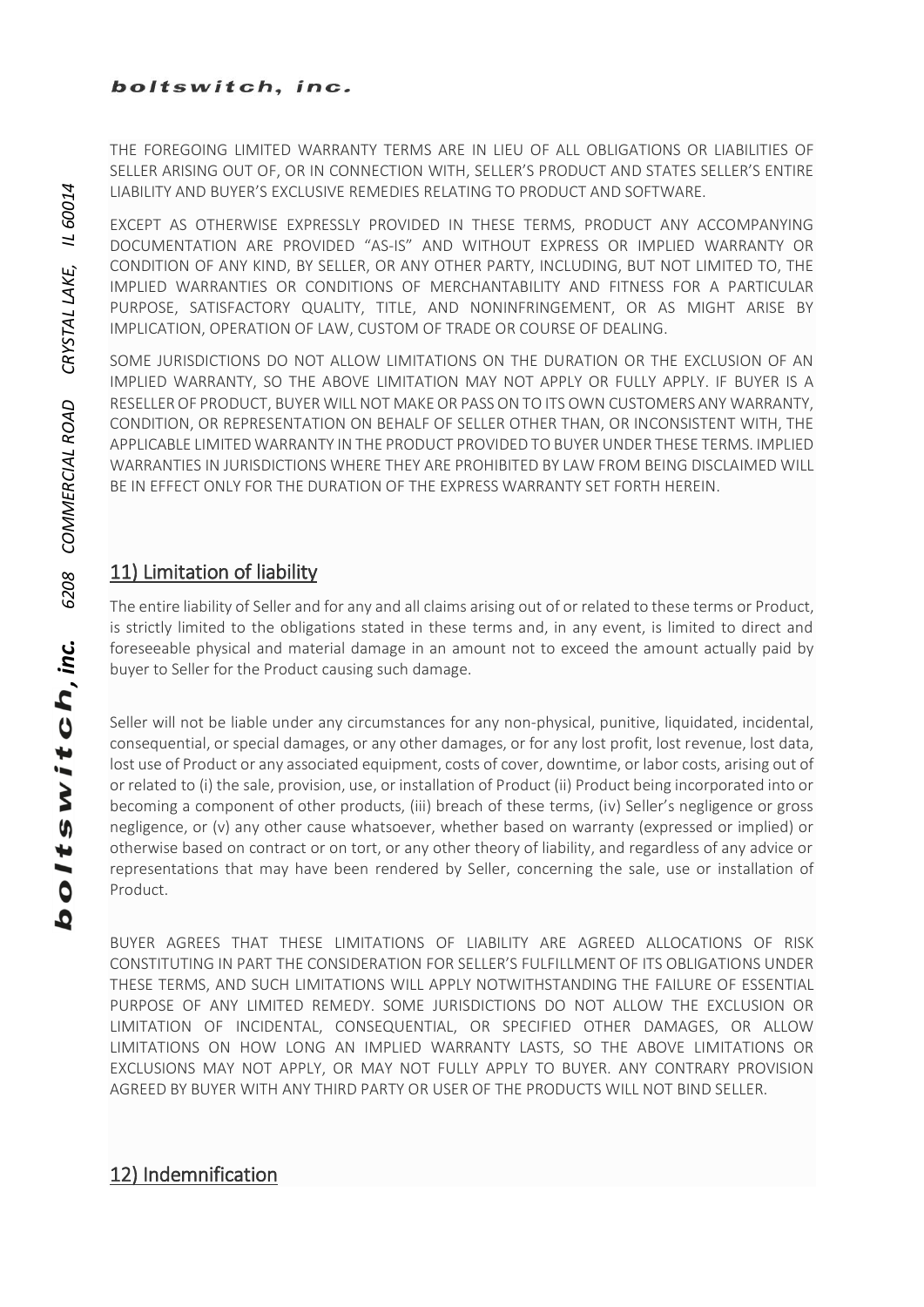To the maximum extent allowed by law, Buyer and its parent, subsidiaries, affiliates and related companies, and their respective predecessors, past and present officers, directors, shareholders, agents, employees, legal representatives, successors and assigns (the "Indemnifying Parties") assume liability for, and shall pay when due, and shall indemnify, reimburse and hold Seller, and their respective predecessors, past and present officers, directors, shareholders, agents, employees, legal representatives, successors and assigns (the "Indemnified Parties") harmless from and against any and all Claims (defined below), directly or indirectly relating to or arising out of (i) the acquisition, use, purchase, shipment (including delayed shipment or failure to ship), transportation, delivery, lease or sublease, ownership, operation, possession, control, storage, return or condition of Product (regardless of whether the applicable Product is at the time in the possession of any of the Indemnifying Parties), (ii) the falsity of any representation or warranty of Buyer at any time, (iii) any allegation that by using materials made available by Buyer, Seller have infringed the intellectual property rights of any third party, or (iv) Buyer's breach of these Terms. The foregoing indemnity shall include, without limitation, any claim for negligence, gross negligence, or liability in tort.

"Claims" means any and all liabilities, losses, damages, actions, suits, demands, claims of any kind and nature and all costs and expenses whatsoever to the extent they may be incurred or suffered by the Indemnified Parties (including, without limitation, reasonable attorneys' fees and expenses), fines, penalties (and other charges of applicable governmental authorities), damage to or loss of use of property (including, without limitation, consequential or special damages to third parties or damages to Buyer's property), or bodily injury to or death of any person(s) (including, without limitation, any agent or employee of Buyer, user of Product, or any other person).

### 13) Insurance

Both parties will maintain insurance with industry standard minimum coverages

#### 14) Force majeure

A Party shall be excused from performance of any of its obligations under these Terms, other than the obligation to make any payments due, to the extent that, and for such period of time as, such Party is prevented in whole or in part from performing such obligations due to the occurrence of a Force Majeure Event. The Party claiming a Force Majeure Event shall (a) provide written notice to the other Party of the occurrence of the Force Majeure Event within three (3) days after the initial occurrence thereof, which written notice shall include an estimation of the expected duration of the Force Majeure Event and the impact on such Party's obligations hereunder and (b) exercise commercially reasonable efforts to resume the performance of its obligations hereunder and to mitigate or limit the impact of its nonperformance on the other Party. In the event a Force Majeure Event continues for a period of ninety (90) days, either Party shall have the right to terminate this Agreement by written notice to the other Party. As used herein, "Force Majeure Event" means any event of circumstance, or combination of events or circumstances, meeting the following criteria: (i) such event or circumstance arises after or was not foreseeable on the Effective Date, (ii) is beyond the reasonable control of the Party claiming the Force Majeure Event, (iii) is not reasonable avoidable or could not have been prevented by the use of reasonable and diligent efforts by the Party claiming the Force Majeure Event and (iv) actually prevents or delays the performance by the Party claiming the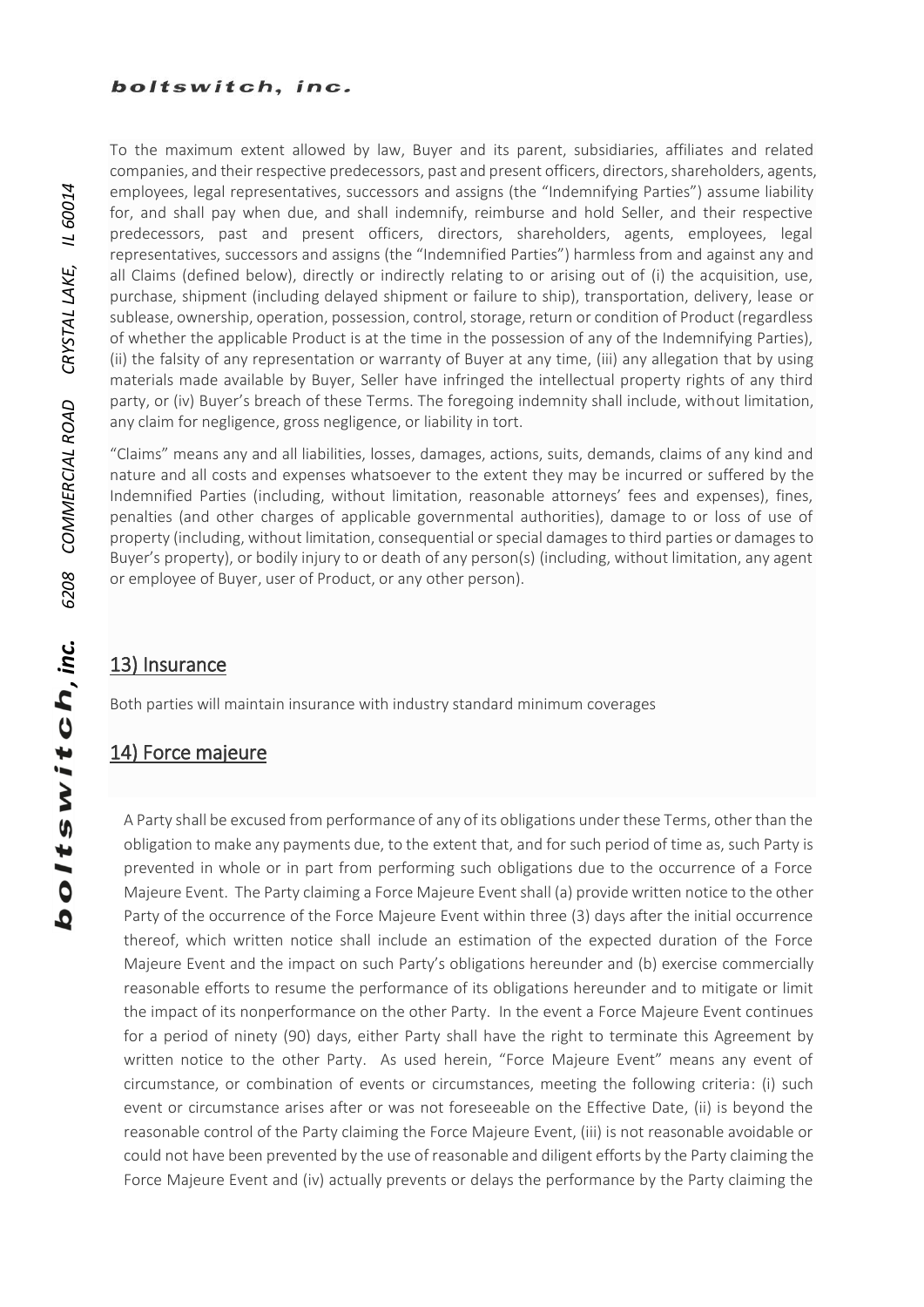Force Majeure Event of its obligations under this Agreement. Subject to the foregoing criteria, Force Majeure Events may include the following: (1) war, revolution, riot, act of terrorism, civil disturbance, expropriation, confiscation or nationalization; (2) blockades, embargoes or sanctions (but excluding, for the avoidance of doubt, the imposition of taxes, duties and tariffs); (3) port of entry closure, rationing or allocation, at the request or insistence of any Government Entity; (4) any emergencies declared by any Government Entity requiring shutdown or forced curtailment of the Project; (5) fire, explosion, earthquake, volcano, tornado, tidal wave, or abnormally severe weather conditions at a Facility; (6) worldwide, national or regional labor disputes; or (7) pandemics or epidemics.

### 15) Export control

Buyer may not use or otherwise export or re-export any Product except as authorized by the laws of the United States of America. In particular, but without limitation, the Product may not be exported or reexported in violation of export laws, including if applicable export or re-export into any US-embargoed countries or to anyone on the US Treasury Department's list of Specially Designated Nationals or the US Department of Commerce Denied Person's List or Entity List. Buyer represents and warrants that it is not located in any country or on any list where the provision of Product to Buyer would violate applicable law. Buyer also agrees not to use or enable use of any Product for any purposes prohibited by applicable law or export or re-export any Product with knowledge that it will be used in the design, development, production or use of chemical, biological, nuclear or ballistic weapons. Laws and regulations change frequently. It is Buyer's responsibility to know the law pertaining to export/import procedures in the country of destination of the Product.

## 16) Default

Seller reserves the right by written notice of default to cancel or indefinitely suspend an accepted Order and to refuse additional Orders if: (i) Buyer defaults in performing any obligations under these Terms, (ii) Buyer ceases business operations or enters into any bankruptcy, insolvency, receivership or like proceeding not dismissed within thirty (30) days, or assigns its assets for the benefit of creditors, or (iii) where Buyer requires third-party financing in connection with Buyer's Orders, Buyer fails to acquire such financing in a timely manner on terms Seller finds satisfactory.

### 17) Compliance with local, state, and federal law

Buyer undertakes, represents, and warrants, for and on behalf of Seller, to comply with all regulatory or legal provisions whether present or future in relation to the collection, treatment, and elimination of electrical and electronic equipment. Buyer agrees to comply with all local, state and federal laws governing the treatment, disposal, and cleanup of hazardous waste that may be a by-product of Seller's products. Seller assumes no responsibility whatsoever for loss or damage resulting from Buyer's inability to conform to any and all applicable laws. In the event that Seller is unable to comply with any regulatory U.S. requirements governing Seller's products for any reason, and in particular, if the UL certification is hampered, Seller reserves the right, without any liability to Buyer, to terminate these Terms, any other contract between Seller and Buyer, or suspend indefinitely its obligations under these Terms or any other contract between Seller and Buyer.